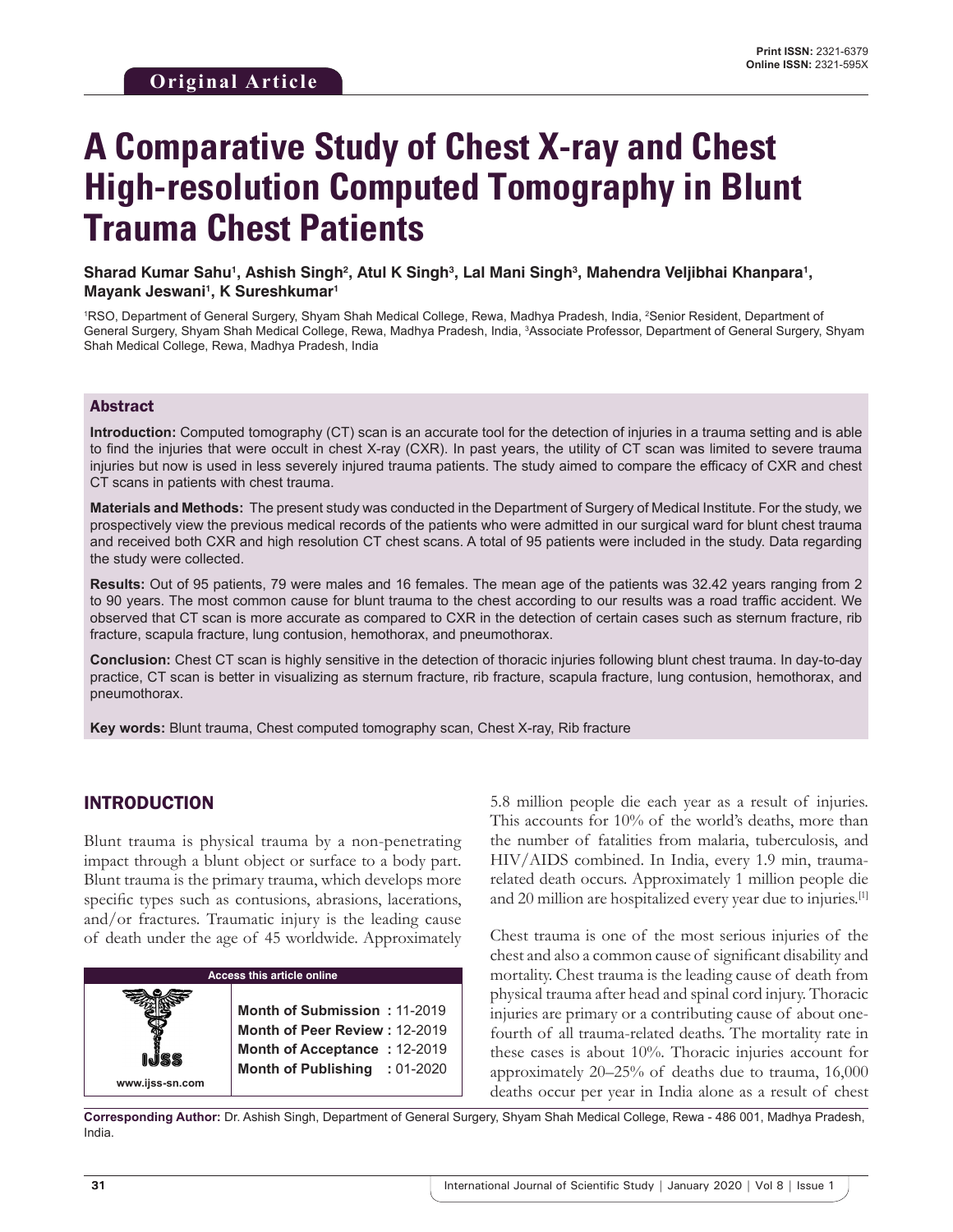trauma. Blunt trauma chest contributes to major accidental injuries in India, due to increased incidence of road traffic accidents (6% of global vehicular accidents) due to increased road traffic, availability of new high-speed vehicles and less awareness regarding traffic rules. A very few studies had been conducted to analyze its magnitude and management in Indian scenario.[2]

This study is carried out to determine the epidemiology and mechanism of chest trauma along with analyzing the management scheme and to note the prognosis and improvement of the management of chest injuries.

Chest radiograph is obtained for every blunt trauma chest patient after the stabilization of the patient. The diagnosis is generally obvious with standard chest radiography but more subtle sign requires careful analysis with computed tomography (CT) chest. High-resolution CT (HRCT) is the most important imaging method in this field. Its advantages occur especially because of high speed and high geometric resolution in any plane. Because of its advantages, HRCT has become the first-choice method in high-energy trauma. Diagnostic imaging with HRCT plays a key role in the management of high-energy chest trauma. HRCT is the most important imaging method in this kind of injury, as detailed information can be acquired in a short time.

# MATERIALS AND METHODS

A study of cases of chest trauma admitted at Sanjay Gandhi Memorial Hospital, from June 1, 2018, to May 31, 2019, had been carried out. The study was pertaining to blunt chest trauma. Information was obtained directly from the patient whenever possible and from other witnesses of an accident if available.

No. of patients – 95.

#### **Inclusion Criteria**

All patients with blunt trauma chest in HRCT chest done were included in the study.

#### **Exclusion Criteria**

The following criteria were excluded from the study:

- Penetrating chest injury
- Patients who absconded or left against medical advice.

#### **Methodology**

The study was conducted over the patients admitted from casualty, Outpatient Department and those who transferred from other wards. After eliciting the proper history and mode of trauma, vitals were regarded, and initial airway, breathing, circulation, and deformities were assessed without any delay. After stabilizing the vitals, the patients who were diagnosed as blunt trauma chest were assessed properly and sent for lab investigations and X-ray was done. The patients were then shifted to ward and sent for HRCT chest. The reports of X-ray chest and CT chest were analyzed and recorded in pro forma. All these data were recorded meticulously in pro forma and master chart after that systematic tabulation, observation, and analysis done. Summary and conclusion were drawn after discussion with review of the literature.

# RESULTS

In the present study, a total of 95 patients participated, out of 95 patients, 79 were males and 16 females. The mean age of the patients was 32.42 years ranging from 2 to 90 years.

The most common cause for blunt trauma to the chest according to our results was road traffic accidents with number of patients affected to be 65. Table 1 and Graph 1 shows the comparison of positive radiological findings in chest X-ray (CXR) and CT scan. We observed that CT scan is more accurate as compared to CXR in reporting the lesion. Statistically, significant difference was seen in cases of sternum fracture, rib fracture, scapula fracture, hemothorax, and pneumothorax.

# **DISCUSSION**

The present study entitled *"A comparative study of chest x-ray and chest high-resolution computed tomography in blunt trauma chest patients"* was carried out in patients of blunt trauma chest admitted to the Department of Surgery of S. S. Medical College and associated Sanjay Gandhi Memorial Hospital Rewa (Madhya Pradesh) during the period from June 1, 2018, to May 31, 2019.

Chest trauma is one of the most serious injuries of the chest and is a common cause of significant disability and mortality. It is the leading cause for death following physical trauma after head and spinal cord injury. Thoracic injuries are found to be the primary or contributing cause for about 25% of all trauma-related deaths.

| Table 1: Comparison of positive radiological |  |
|----------------------------------------------|--|
| findings in chest CT and chest X-ray         |  |

| <b>Findings</b>   | <b>CT</b> scan | <b>Chest X-ray</b> | P value |
|-------------------|----------------|--------------------|---------|
| Sternum fracture  | 8              |                    | < 0.001 |
| Clavicle fracture | 11             | 11                 | 0.2     |
| Rib fracture      | 58             | 40                 | < 0.001 |
| Scapula fracture  | 10             | 4                  | 0.02    |
| Diaphragm rupture | 6              | 3                  | 0.3     |
| Lung contusion    | 13             | 3                  | < 0.01  |
| Pneumothorax      | 15             | 8                  | < 0.001 |
| Hemothorax        | 21             | 9                  | 0.59    |

CT: Computed tomography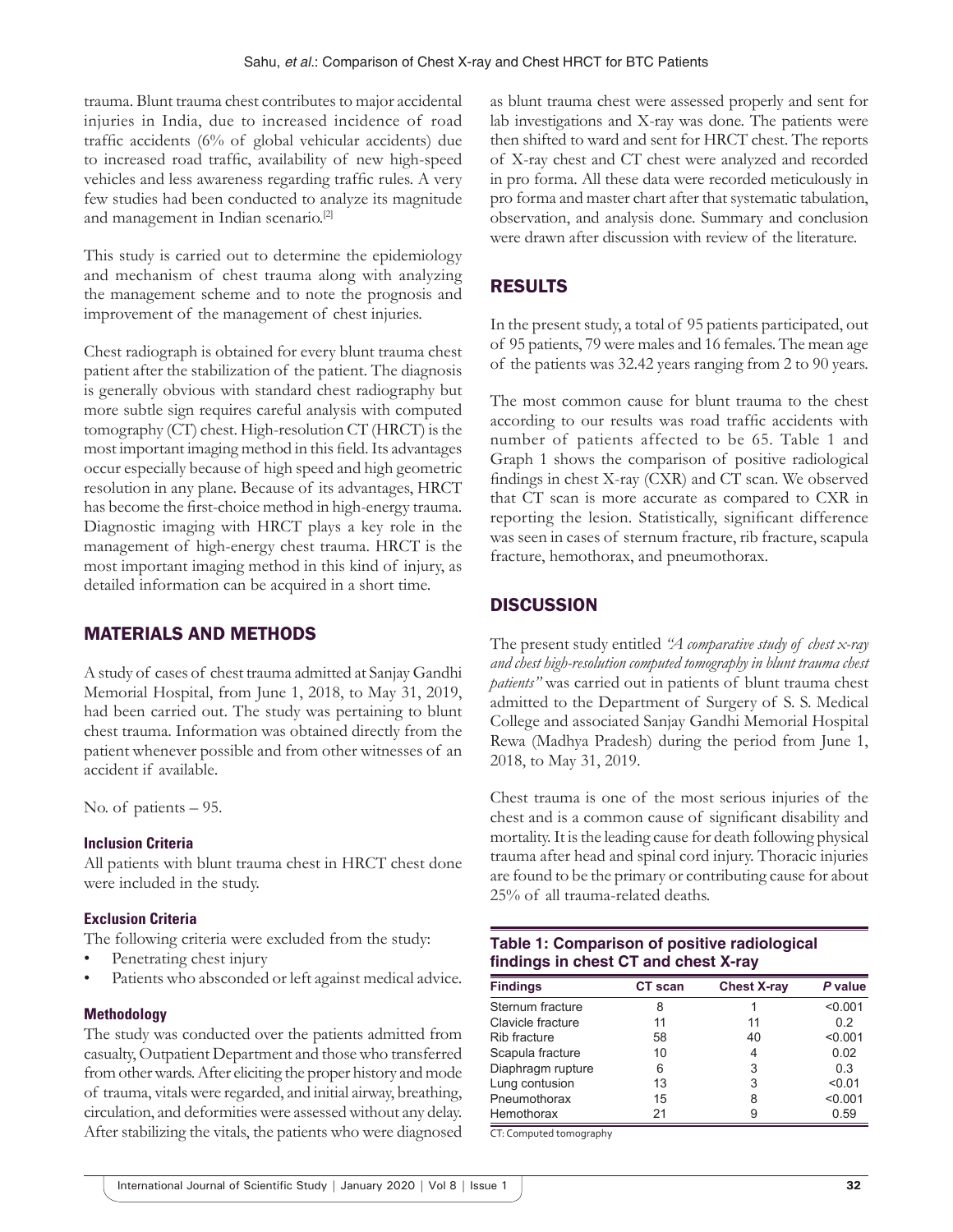

**Graph 1: Comparison of positive radiological findings in chest computed tomography and chest X-ray**

The results showed that CT scan is more sensitive and accurate as compared to CXR for diagnosis of sternum fracture, rib fracture, scapula fracture, lung contusion, hemothorax, and pneumothorax. Similar studies conducted by other authors in the past have shown similar results.

CXR alone is not effective in the management of the patient and finally CT scan should be used. This finding is complementary to Wicky *et al.*,<sup>[3]</sup> study in which they concluded that CXR is the most efficient modality for all chest trauma patients because of its ability to detect most life-threatening lesions. However, Exadaktylos *et al*. [4] recommended CT scan as the primary diagnostic tool in patients with major chest trauma because they showed that over 50% of patients with abnormal CXR had multiple injuries on the CT scan. In our study, CXR identified hemothorax in 16.4% cases in study sample compare to CT chest which identified 29.5% cases in study sample,  $(P = 0.01846$  [<0.05]), CXR identified pneumothorax in 9% cases in study sample compare to CT chest which identified  $27.4\%$  cases in study sample,  $(P = 0.00224)$ [<0.05]), and CXR identified hemopneumothorax in 7.5% cases in study sample compare to CT chest which identified 17.9% cases in study sample,  $(P = 0.036029)$ [ $\leq$ 0.05]). In another study, Traub *et al.* in 2007<sup>[5]</sup> found CXR identified hemothorax in 7% cases, where CT chest found hemothorax in 11.3% cases. The same result also is seen in pneumothorax, where X-ray chest detects 6.4% cases of pneumothorax and CT chest found 22% cases of pneumothorax, and CXR identified hemopneumothorax in 0.7% cases, where CT chest found hemopneumothorax in 11.3% cases. Chardoli *et al*. [6] conducted a study to detect the accuracy of CXR versus chest CT in hemodynamically stable patients with blunt chest trauma. The study was conducted at the Emergency Department of Sinai Hospital from March 2011 to March 2012. Hemodynamically stable patients with at least 16 years of age who had blunt chest trauma were included in the study. All patients underwent the same diagnostic protocol which consisted

of physical examination, CXR and CT scan, respectively. Two hundred patients (84% male and 16% female) were included with a mean age of  $37.9 \pm 13.7$  years. Rib fracture was the most common finding of CXR (12.5%) and CT scan (25.5%). The sensitivity of CXR for hemothorax, thoracolumbar vertebra fractures, and rib fractures was 20%, 49%, and 49%, respectively. Pneumothorax, foreign body, emphysema, pulmonary contusion, liver hematoma, and sternum fracture were not diagnosed with CXR alone. The authors occluded that applying CT scan as the firstline diagnostic modality in hemodynamically stable patients with blunt chest trauma can detect pathologies that may change management and outcome. Trupka *et al*. [7] evaluated whether early thoracic CT (TCT) is superior to a routine CXR in the diagnostic workup of blunt thoracic trauma and whether the additional information influences subsequent therapeutic decisions on the early management of severely injured patients.

In a planned investigation of 103 back to back patients with clinical or radiologic indications of chest injury, starting CXR and TCT were looked at after introductory appraisal in our crisis branch of a Level I injury focus. In 67 patients (65%), TCT distinguished significant chest injury intricacies that have been missed on CXR (lung wound  $(n = 33)$ , pneumothorax ( $n = 27$ ), residual pneumothorax ( $n = 7$ ), hemothorax ( $n = 21$ ), chest tube displaced ( $n = 5$ ), rupture in diaphragm ( $n = 2$ ), and rupture in myocardium ( $n = 1$ )). In 11 patients, just minor extra pathologic (dystelectasis, and little pleural emission) was envisioned on TCT, and in 14 patients CXR and TCT demonstrated the same pathologic outcomes. Eleven patients experienced both CXR and TCT without pathologic discoveries. The TCT examine was fundamentally more compelling than routine CXR in distinguishing lung injuries, pneumothorax, and hemothorax. In 42 patients (41%), the extra TCT discoveries brought about a difference in treatment: Chest tube position, chest tube adjustment of pneumothoraces or huge hemothoraces, change in mode of ventilation and respiratory care, influence on the management of fracture stabilization, laparotomy in cases of diaphragmatic lacerations, bronchoscopy for atelectasis, exclusion of aortic rupture, endotracheal intubation, and pericardiocentesis. It was concluded that TCT is highly sensitive in detecting thoracic injuries after blunt chest trauma and is superior to routine CXR in visualizing lung contusions, pneumothorax, and hemothorax.

Ebrahimi et al.<sup>[8]</sup> evaluated the diagnostic accuracy of chest ultrasonography (CUS) and chest radiography (CXR) for the detection of pneumothorax. Only those articles were selected for the study in which patients were diagnosed with pneumothorax and were advised CT scans. The analysis showed that the pooled sensitivity and specificity of CUS were 0.87 and 0.99, respectively, and for CXR were 0.46